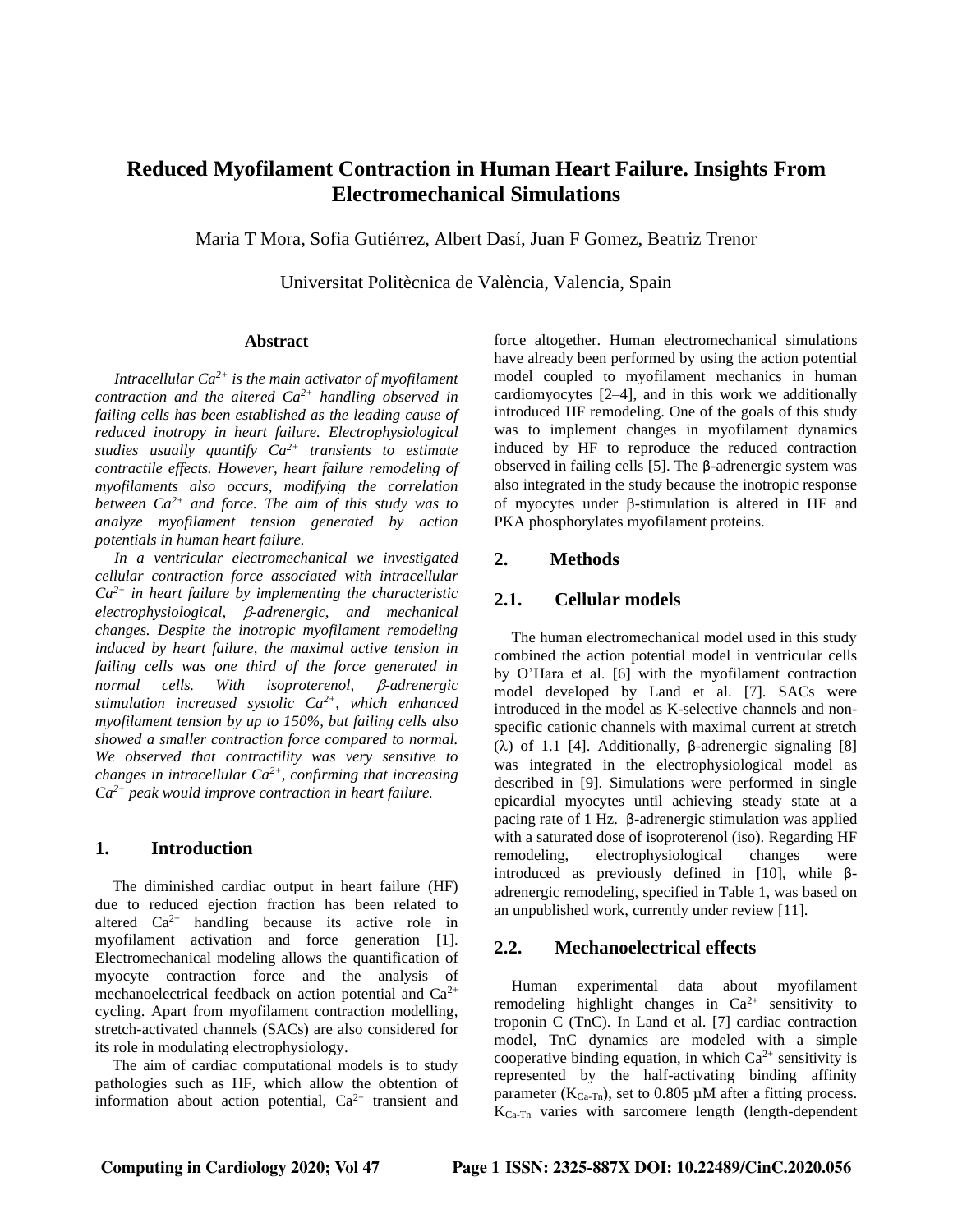activation), modulating force. Since failing myocytes and PKA-phosphorylation also modify  $K_{Ca-Tn}$  value, the analysis of this parameter variation between 20% to 200% its baseline value was performed to study the impact on  $Ca^{2+}$  transient, tension and APD<sub>90</sub>. As in experiments, simulations consisted of isometric twitches, but we set  $\lambda=1$  to avoid SACs effect and lengthdependent variation of maximal force.

Table 1.  $\beta$ -adrenergic remodeled parameters in HF.

| Parameter        | % of control |  |
|------------------|--------------|--|
|                  | value        |  |
| $\beta$ 1-AR     | 82%          |  |
| $\beta$ 2-AR cav | 45%          |  |
| GRK              | 209%         |  |
| PD <sub>F4</sub> | 78%          |  |
| Inh1             | 75%          |  |

The mechanoelectrical effect of SACs was studied, initially, in isometric twitches. The maximal effect of the total current generated by these channels at  $\lambda=1.1$  was analyzed on action potential and  $Ca^{2+}$  transient.

# **2.3. Mechanical contraction in cardiomyocytes**

To simulate sarcomere length variation at the cellular level, we applied  $\lambda$  as a sinusoidal waveform, representing lengthening, shortening, and no stretching during the cardiac cycle.

Table 2 summarizes the myofilament remodeling in failing myocytes and the modulation exerted by PKAphosphorylation in response to  $\beta$ -adrenergic stimulation, based on the literature and adjustments to obtain an acceptable force of contraction (see Section 3 for details). Apart from  $Ca^{2+}$  sensitivity, phosphorylation of different myofilament proteins modifies rate constants involved in crossbridge attachment and detachment  $(k_{ws})$  and titinbased passive tension  $(T_p)$ . The length-dependent activation was maintained in HF but with reduced  $K_{Ca-Tn}$ [12].

Table 2. Mechanical-related changes in myocyte model.

| Parameter           | % of control | Reference |
|---------------------|--------------|-----------|
|                     | value        |           |
| HF remodeling       |              |           |
| $K_{Ca-Tn}$         | 60%          | [12, 13]  |
| PKA-phosphorylation |              |           |
| $K_{Ca-Tn}$         | $100\%$ *    | [12]      |
| $k_{ws}$            | 200%         | [14]      |
|                     | 50%          | [15]      |

\* Different to the initial model formulation.

### **3. Results and Discussion**

The first analysis consisted in studying the effect of  $Ca<sup>2+</sup>$  sensitivity to myofilament binding on electrophysiology and contraction force. From the isometric twitches we measured peak  $Ca^{2+}$  and tension.

Since TnC acts as a  $Ca^{2+}$  buffer,  $K_{Ca-Tn}$  increase (reduced  $Ca^{2+}$  sensitivity) reduced  $Ca-TnC$  binding and free intracellular  $Ca^{2+}$  was more elevated, as illustrated in Figure 1A. Reduced Ca-TnC binding affected tension development and Figure 1B shows that tension decreased with increasing K<sub>Ca-Tn</sub> despite the observed increase in  $[Ca^{2+}]_i$ . It changed up to  $\pm 50\%$  of the reference value. Due to excitation-contraction coupling, changes in intracellular  $Ca^{2+}$  can alter ionic currents and change membrane potential. However, we measured APD<sub>90</sub>, and only small changes ( $\lt$  5%) were registered, while Ca<sup>2+</sup> peak variability oscillated between 70%-150% the control value.



Figure 1. Effect of  $Ca^{2+}$  binding sensitivity to TnC ( $K_{Ca}$ - $_{\text{Ta}}$ ) on A) Maximal free intracellular Ca<sup>2+</sup> (left) and Ca<sup>2+</sup> bound to TnC (right), B) Maximal myocyte active tension and C) APD90, in isometric twitches with resting sarcomere length  $(\lambda=1)$ . Black dots represent reference value.

The effect of SACs reproduced well the AP shortening due to the K-selective current under stretch, while the non-specific cationic current contributed to increase  $[Ca^{2+}]$ <sub>i</sub>, as displayed in Figure 2.

Since the response to SACs is slow and only occurs under stretch conditions, the final simulations, combining  $electrophysiology, \beta-adrenergic stimulation, myofilament$ force, mechanical stimulus, and heart failure conditions were performed with variable  $\lambda$  (Figure 3A).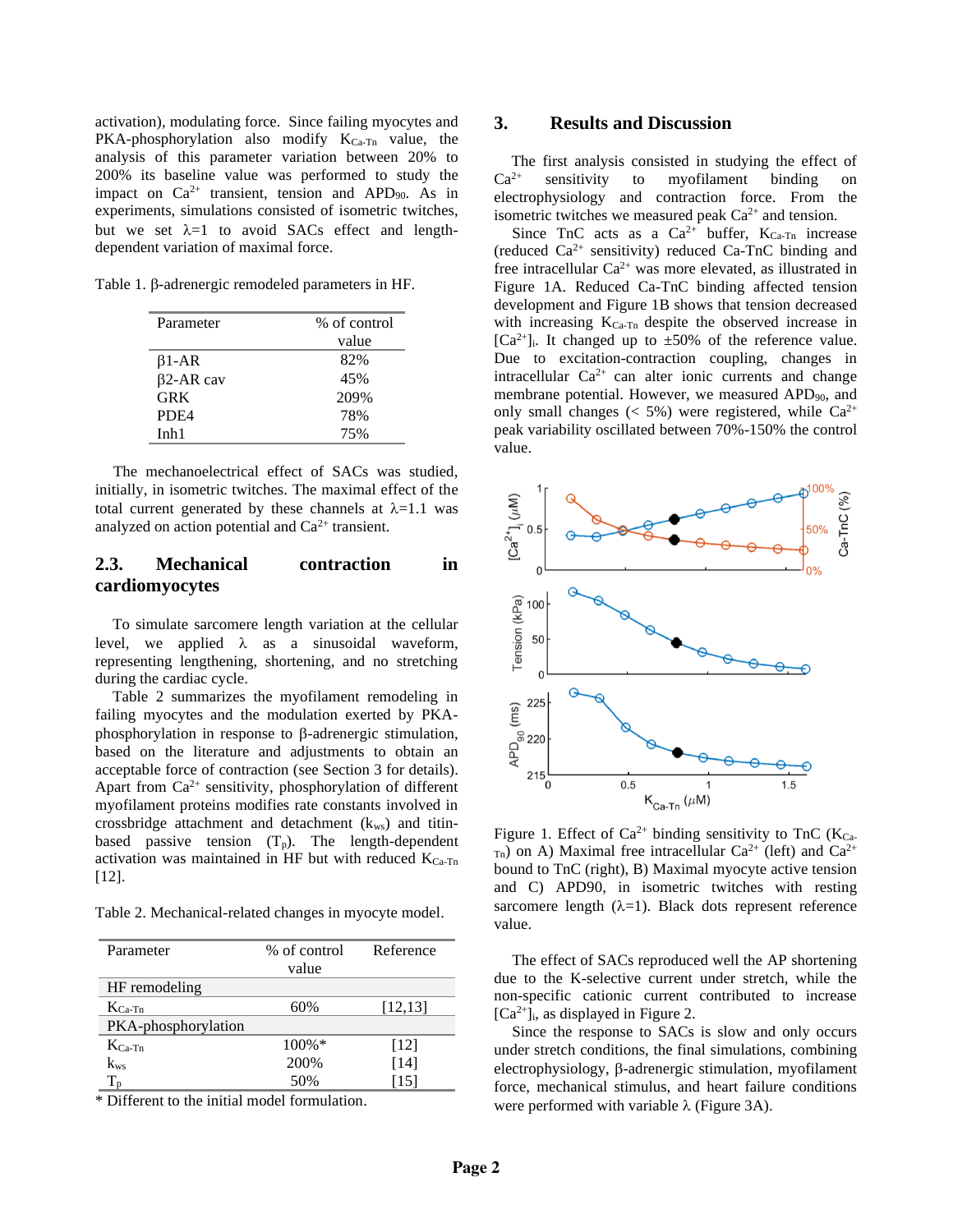

Figure 2. Effect of  $I_{SAC}$  on action potential and  $Ca^{2+}$ transient.



Figure 3.  $Ca^{2+}$  transient and mechanical force in myocytes under dynamic stretch in normal (N) and failing conditions (HF), and after  $\beta$ -stimulation (iso).

The depressed  $Ca^{2+}$  transient in HF illustrated in Figure 3 (solid red line) shows a common failing/healthy peak ratio of 0.5. The altered  $Ca^{2+}$  dynamics reduced systolic intracellular  $Ca^{2+}$  to values that could not generate physiological mechanical force. However, reduced myofilament phosphorylation induced by HF remodeling enhanced  $Ca^{2+}$  binding affinity to TnC leading to a more inotropic effect. After this, HF tension peak reached 30% of the maximal force in healthy myocytes.

-adrenergic stimulation mediates PKA phosphorylation of ionic and myofilament proteins, modulating their activity. It is known to have an inotropic

effect, although the response of failing myocytes is usually aberrant. We obtained that  $Ca^{2+}$  peak increased by 50% in normal myocytes following iso application, which was translated to more than twofold initial tension peak. This occurred because of PKA modulation of ionic mechanisms, mainly PLB and  $I_{\text{Cal}}$ , which enhanced  $Ca^{2+}$ transient amplitude [9]. Troponin was found to be in maximal phosphorylation state before PKA application and did not change  $Ca^{2+}$  sensitivity [12]. In HF,  $Ca^{2+}$ transient and tension also increased with iso although only half of the normal mechanical force was obtained, in agreement with [16]. The positive modulation of  $K_{Ca-Tn}$ induced by HF remodeling was reversed by troponin PKA-phosphorylation and  $Ca^{2+}$  affinity to TnC was as in healthy myocytes.

The modulation of crossbridge kinetics only affected the rate of force relaxation, and passive tension, which had a small contribution compared to the active component (< 10%) did not affect total force differences.

Stiffness increase in HF is usually associated to HF with preserved ejected fraction, but it can also occur together with systolic HF. However, myocardial tissue can be less compliant due to enhanced myofilament passive force or due to extracellular properties of cardiac tissue. Due to the controversies found about passive tension remodeling in HF [13,15] we did not apply any modification.

Dynamical stretch showed a reduced impact of SACs because the cell was under stretch less than 10% of the cardiac cycle. The impact on action potential was negligible compared to the characteristic APD prolongation in HF or APD shortening following  $\beta$ adrenergic stimulation.

When introducing cellular models into whole-organ simulations, the quantified ejection fraction was under the physiological range, and it could be improved by increasing the maximal active tension parameter [3]. Although we did not modify this parameter, tension waveforms and values obtained in the present cellular simulations were useful to compare the relative differences between conditions such as HF or  $\beta$ stimulation and healthy myocytes. And differences in  $Ca<sup>2+</sup>$  transients were found amplified when quantifying the force.

#### **4. Conclusion**

We have observed that myofilament contractility is mainly regulated with the phosphorylation level of troponin, which modulates  $Ca^{2+}$  binding to the myofilament and therefore contraction. However, when the phosphorylation level is elevated, as in HF with  $\beta$ adrenergic stimulation, targeting ionic proteins involved in  $Ca<sup>2+</sup>$  dynamics could be a better mechanism to improve inotropy in HF.